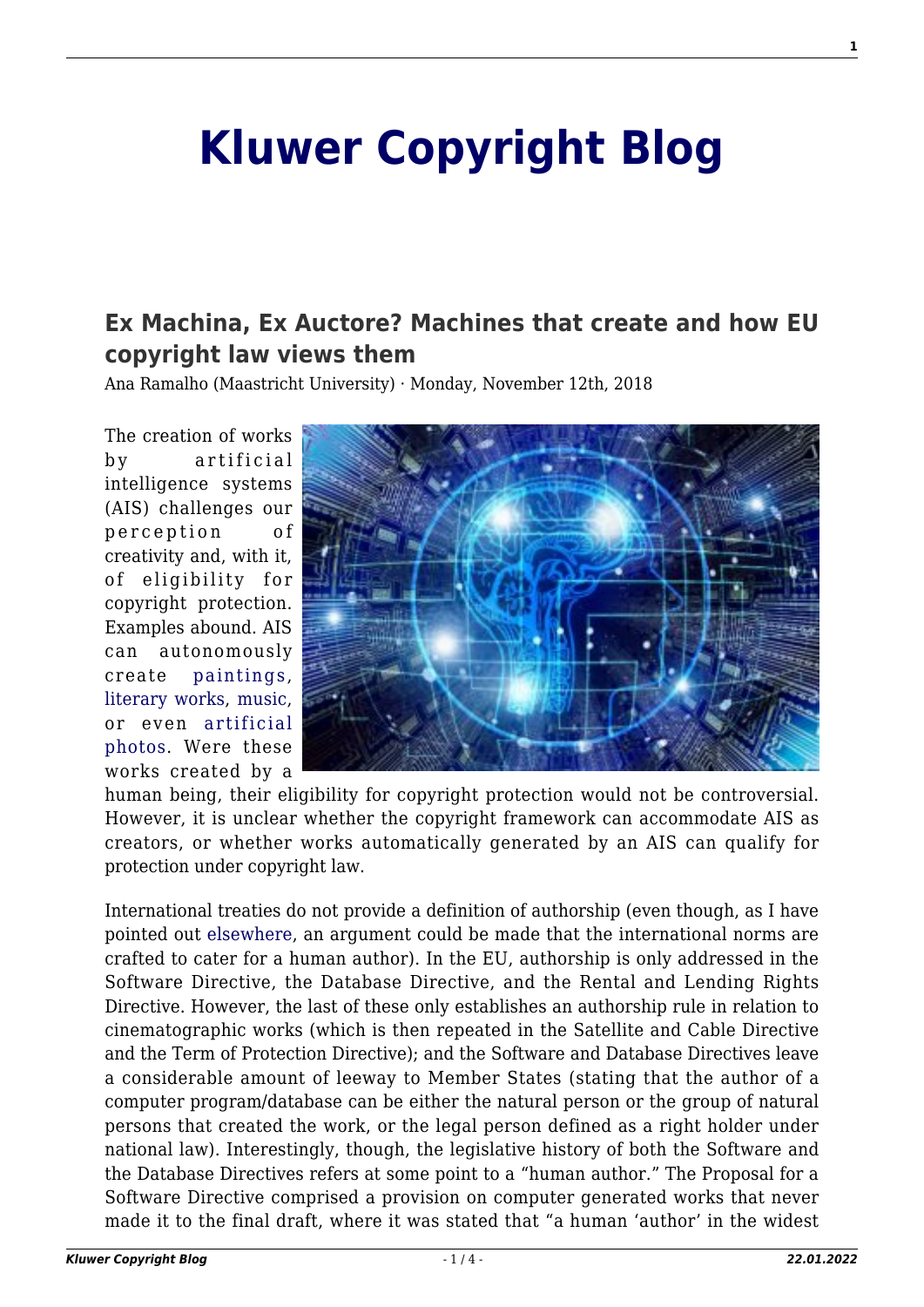sense is always present." The Explanatory Memorandum to the Proposal for a Database Directive clarifies that it intended to restate the "fundamental principle of the Berne Convention[…] that the human author who creates the work is the first owner of the rights in that work."

As for conditions for protection, in the EU works must be original in the sense that they are the author's own intellectual creation – a requirement statutorily set in relation to software, databases, and photos (in the Software, Database, and Term of Protection Directives, respectively), and then extended by the Court of Justice, via its *[Infopaq](http://curia.europa.eu/juris/document/document.jsf?docid=72482&doclang=en)* decision, to subject-matter falling within the scope of the Information Society Directive. This definition of originality has embedded in it the notion of creativity, as becomes apparent from further decisions of the Court of Justice: in its *[Football Dataco](http://curia.europa.eu/juris/document/document.jsf?text=&docid=119904&pageIndex=0&doclang=en&mode=lst&dir=&occ=first&part=1&cid=451860)* decision, the Court ruled that a work will be its author's own intellectual creation where the author was able to make free and *creative* choices, thus stamping her own "personal touch." In the *[BSA](http://curia.europa.eu/juris/document/document.jsf?text=&docid=83458&pageIndex=0&doclang=en&mode=lst&dir=&occ=first&part=1&cid=453208)* case, the Court mentioned the need for the author to express his *creativity* in an original manner and achieve a result which is an intellectual creation of that author. Moreover, the Commission's Review of the legal framework in the field of copyright and related rights (SEC(2004)995) has also mentioned that "[o]riginality corresponds to the independent *creativity* of the author as reflected in his or her literary or artistic creation."

In other words, in order for a work to be original in the sense that it is the author's own intellectual creation, it must be creative, or it must display the author's creativity. The problem is that the concept of creativity is not defined in legislation or case law. In its [Opinion](http://curia.europa.eu/juris/document/document.jsf?text=&docid=116724&pageIndex=0&doclang=EN&mode=lst&dir=&occ=first&part=1&cid=2378421) in the *Football Dataco* case, the Advocate General excluded any assessment as to the quality or artistic nature of the work when judging whether said work possesses a creative element. A similar statement can be found in Recital 8 of the Software Directive ("[i]n respect of the criteria to be applied in determining whether or not a computer program is an original work, no tests as to the qualitative or aesthetic merits of the program should be applied"). The extent to which it is possible to separate a finding of creativity from an evaluation of a work's (cultural and artistic) value is of course subject to discussion (an excellent analysis of this point can be found [here](https://www.ivir.nl/publicaties/download/JCS_2013_3.pdf)).

In the absence of a positive legal definition, some answers can be found in other areas where the subject of creativity has been explored in depth. For instance, psychologists consider that creativity encompasses at least two elements: novelty and appropriateness (see, e.g., [here\)](http://psycnet.apa.org/record/2011-06873-003). In other words, the creative product must be new and valuable. Beyond these two elements, however, there is little consensus in Psychology as to what creativity is or what it entails. In her seminal work *Creativity in Context*, [Teresa Amabile](https://www.hbs.edu/faculty/Pages/print-profile.aspx?facId=6409) suggested that, for a product to be creative, the underlying process must also be heuristic (where the path to the outcome is not straightforward) rather than algorithmic (where there is a clear and straightforward path to the outcome). The example that Amabile gives of the latter is telling: "[A]n artist who followed the algorithm 'paint pictures of different sorts of children with large sad eyes, using dark-toned backgrounds' would not be producing creative paintings, even if each painting were unique and technically perfect." She goes on to explain that a task or process might be heuristic or algorithmic depending on the creator in question, stating that "if the task is heuristic for the individual in question, then novel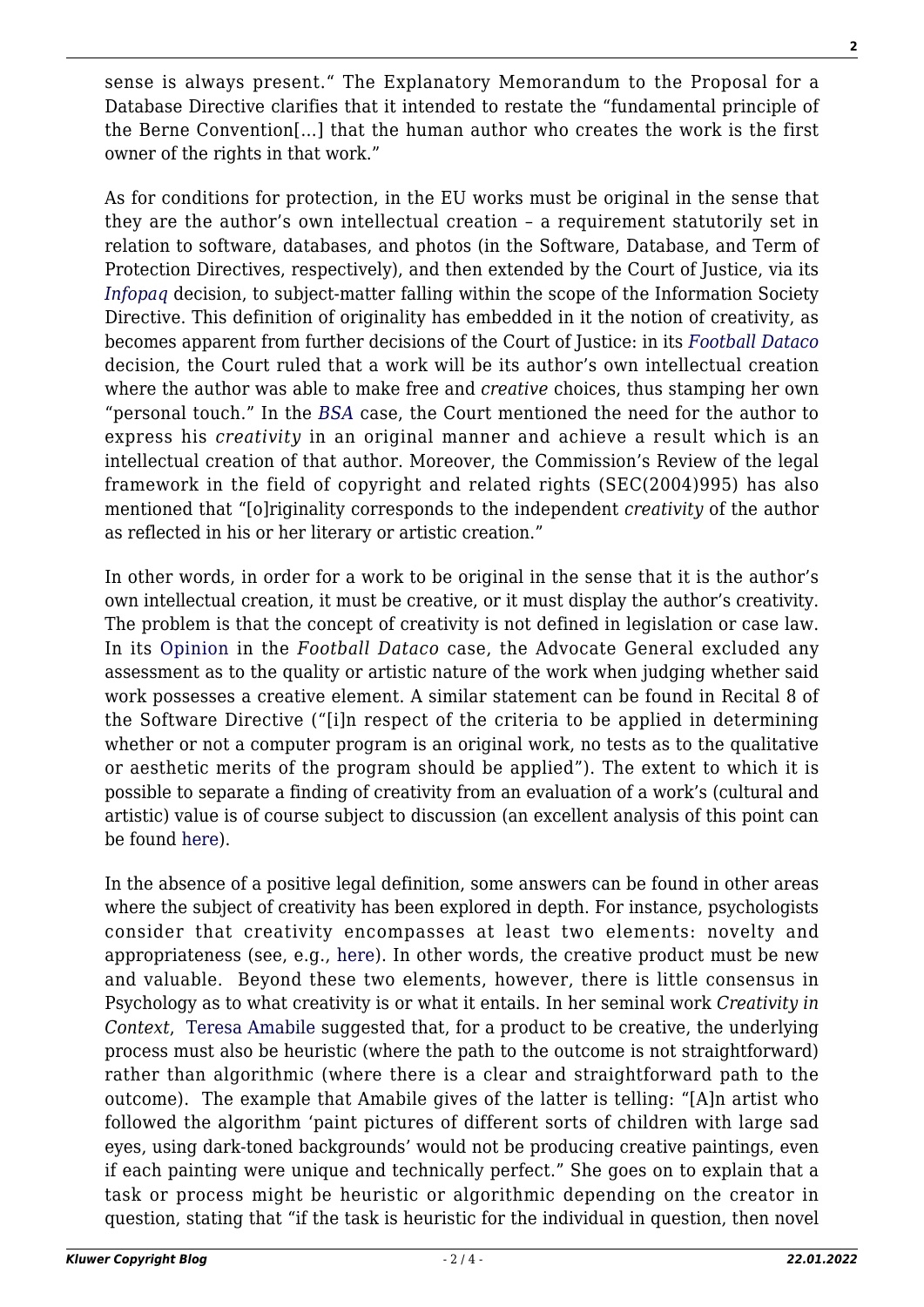and appropriate solutions generated by that individual can be considered creative." This suggests that, according to this theory, an assessment of creativity needs to focus on the outcome, but also on the process of creation – with the consequence that an outcome that is the result of a heuristic process can be considered creative, while a similar outcome resulting from an algorithmic process will not. Or, to put it differently: a work produced by a human being might be considered original, while the same work produced by an AIS will not.

Similarly to psychologists, [scholars from the field of Philosophy](https://brill.com/view/title/13262) hold that, in order for a work to be creative, it must be new and valuable; also similarly to Psychology, in Philosophy some authors have recommended some requirements be added to these. For instance, Hausman (see his work [here\)](http://booksandjournals.brillonline.com/content/books/10.1163/ej.9789004174443.i-348.7) holds that the work must be the result of a blend of spontaneity and direct control (the latter because, inter alia, the creator also exercises "critical judgement in deciding what to accept and reject when possibilities occur to him" – something akin to the "free and creative choices" required by the CJEU). This point is key when discussing the eligibility of AI-generated works for copyright protection: AIS depend on technical rules and programming by a human being, and thus it could be argued that the AIS is not making any "free and creative" choice. Rather, when "creating" a work, an AIS is choosing among a range of possible pre-determined options. It lacks imagination and "out-of-the-box" thinking, in the sense that it must be fed knowledge of different styles and representations to be able to produce works. In other words, AIS do not have the specific blend of spontaneity and rational choices that is inherent to a human creator.

If AIS creations cannot be considered original, then they should be considered as public domain works. Of course, this makes the distinction between AIS creations and AIS-aided creations extremely relevant, if difficult (see for an illustration of such difficulty the example of [Computoser,](http://computoser.com/) an AIS that algorithmically generates music, although its creation may be based on nine criteria chosen by the user).

On a policy level, it should also be noted that there is not much justification to protect AIS creations. Taking copyright rationales into account, the creator of the work – the AIS – does not need an incentive to create, nor does it make sense to protect works as an extension of its (non-existing) personality, or to award it a reward for its (nonexisting) effort to create. The human being who owns (or is in possession of) the AIS might need an incentive to disseminate the AI-generated works; but that is a different question from granting copyright protection to the work itself. A solution like a neighbouring right for disseminators of AIS creations (much like the publisher's right in the publication of previously unpublished works, prescribed by the Term of Protection Directive) could be a way forward (as I also proposed [here\)](https://papers.ssrn.com/sol3/papers.cfm?abstract_id=2987757).

*To make sure you do not miss out on regular updates from the Kluwer Copyright Blog, please subscribe [here.](http://copyrightblog.kluweriplaw.com/newsletter)*